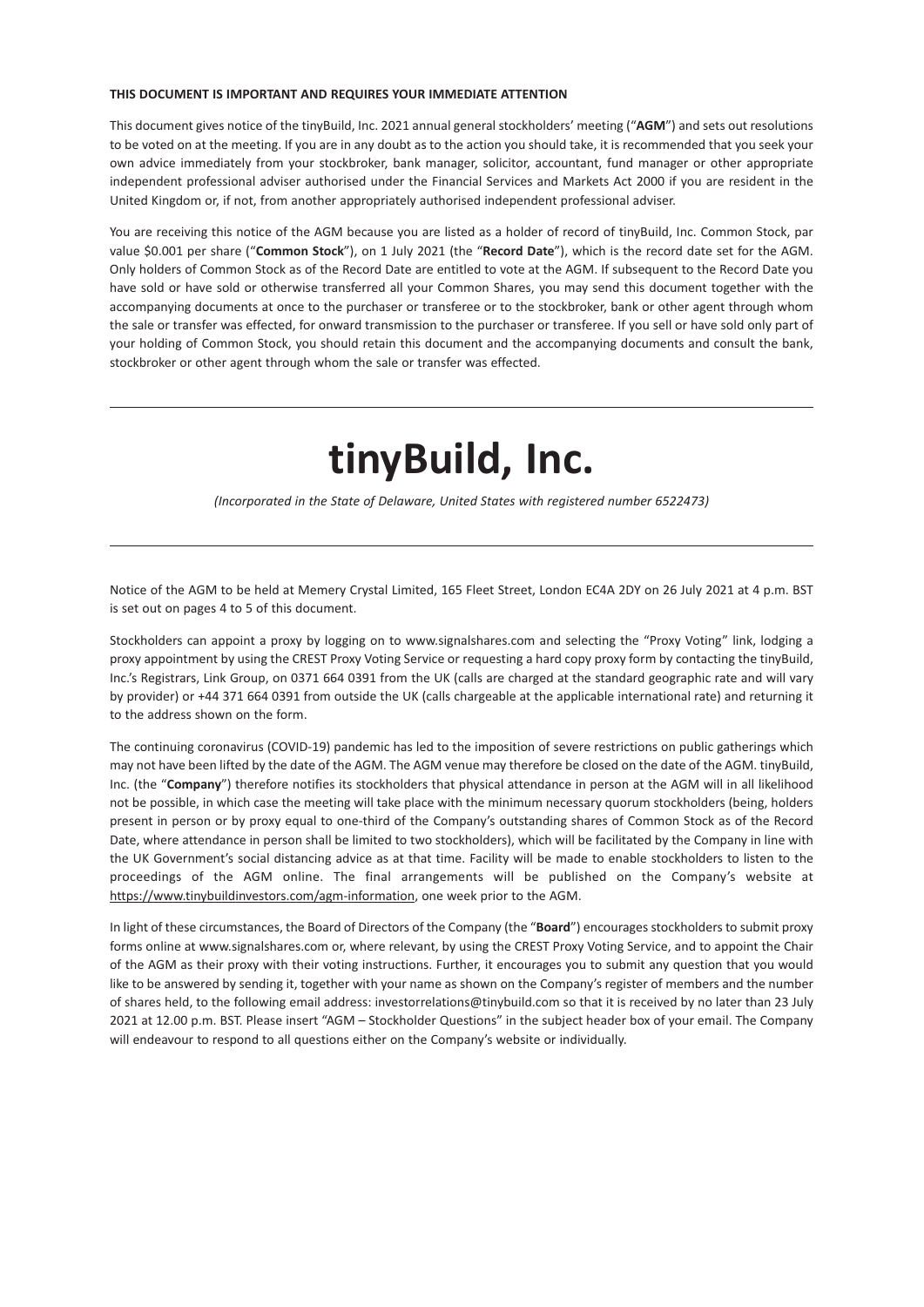## **Letter from the Chair of tinyBuild, Inc.**

*(Incorporated in the State of Delaware, United States with registered number 6522473)*

(the "**Company**")

#### **Directors: Registered Office:**

Henrique Olifers Non-Executive Chairman 1209 Orange Street Alex Nichiporchik Chief Executive Officer Wilmington Luke Burtis **Chief Operating Office** Chief Chief Chief Chief Chief Chief Chief Chief Chief Chief Chief Chief Chief Chief Chief Chief Chief Chief Chief Chief Chief Chief Chief Chief Chief Chief Chief Chief Chief Chief Chief Tony Assenza Chief Financial Officer Chief Chief Chief Chief Chief Chief Chief Chief Chief Chief Chief Chief Chief Chief Chief Chief Chief Chief Chief Chief Chief Chief Chief Chief Chief Chief Chief Chief Chief Chief Chief Neil Catto Non-Executive Director USA Nick van Dyk Non-Executive Director

2 July 2021

Dear Stockholder,

#### **AGM**

This letter sets out details of the Company's AGM which is to be held at Memery Crystal Limited, 165 Fleet Street, London EC4A 2DY on 26 July 2021 at 4:00 p.m. BST. The formal notice of the AGM is given on pages 4 to 5 of this document and summary details of the Resolutions to be proposed at the AGM are set out below.

The Company's issued and outstanding share capital as of the close of business on 1 July 2021 (the "**Record Date**") was 201,744,118 shares of Common Stock of the Company, par value \$0.001 per share ("**Common Stock**"), carrying one vote each.

#### **Resolutions to be proposed at the AGM**

The resolutions to be proposed at the AGM are as follows:

#### **Resolution 1 – Adoption of the Annual Report and Consolidated Financial Statements for the year ended 31 December 2020 ("Annual Report")**

The Annual Report of the Company for the year ended 31 December 2020 was sent to shareholders at the same time as this notice of AGM, and is available on the Company's website:

www.tinybuildinvestors.com/documents-and-presentations

#### **Resolution 2 – The re-appointment of Grant Thornton LLP as auditor to the Company and authority for the Board to set the auditors' remuneration on an advisory basis**

The Company is required to appoint auditors at each AGM at which the accounts are laid before the Company, to hold office until the conclusion of the next such meeting. Grant Thornton LLP was appointed by the Board as independent registered public accounting firm of the Company. The Audit Committee of the Company has reviewed the independence, effectiveness and objectivity of Grant Thornton LLP, on behalf of the Board, who now propose their re-appointment as auditors of the Company. This resolution also authorises the Board, in accordance with standard practice, to negotiate and agree the remuneration of the auditors.

Although stockholder approval of this appointment is not required by law and is not binding on the Company, if our stockholders do not ratify the appointment of Grant Thornton LLP, the Audit Committee will consider the failure to ratify the appointment when appointing an independent registered public accounting firm for the following year. Even if our stockholders ratify the appointment of Grant Thornton LLP, the Audit Committee may, in its sole discretion, terminate such engagement and direct the appointment of another independent registered public accounting firm at any time during the year, although it has no current intention to do so.

#### **Resolutions 3-4 – Re-election of Class I Directors**

The Second Amended and Restated Bylaws of the Company state that at the annual meeting, directors shall be elected as set forth in the Certificate of Incorporation of the Company, (the "**Certificate**"). The Certificate requires that the Board shall be classified, with respect to the term for which they severally hold office, into three classes, designated Class I, Class II and Class III, respectively. Each class shall consist, as nearly as possible, of one-third of the total number of authorized Board. The initial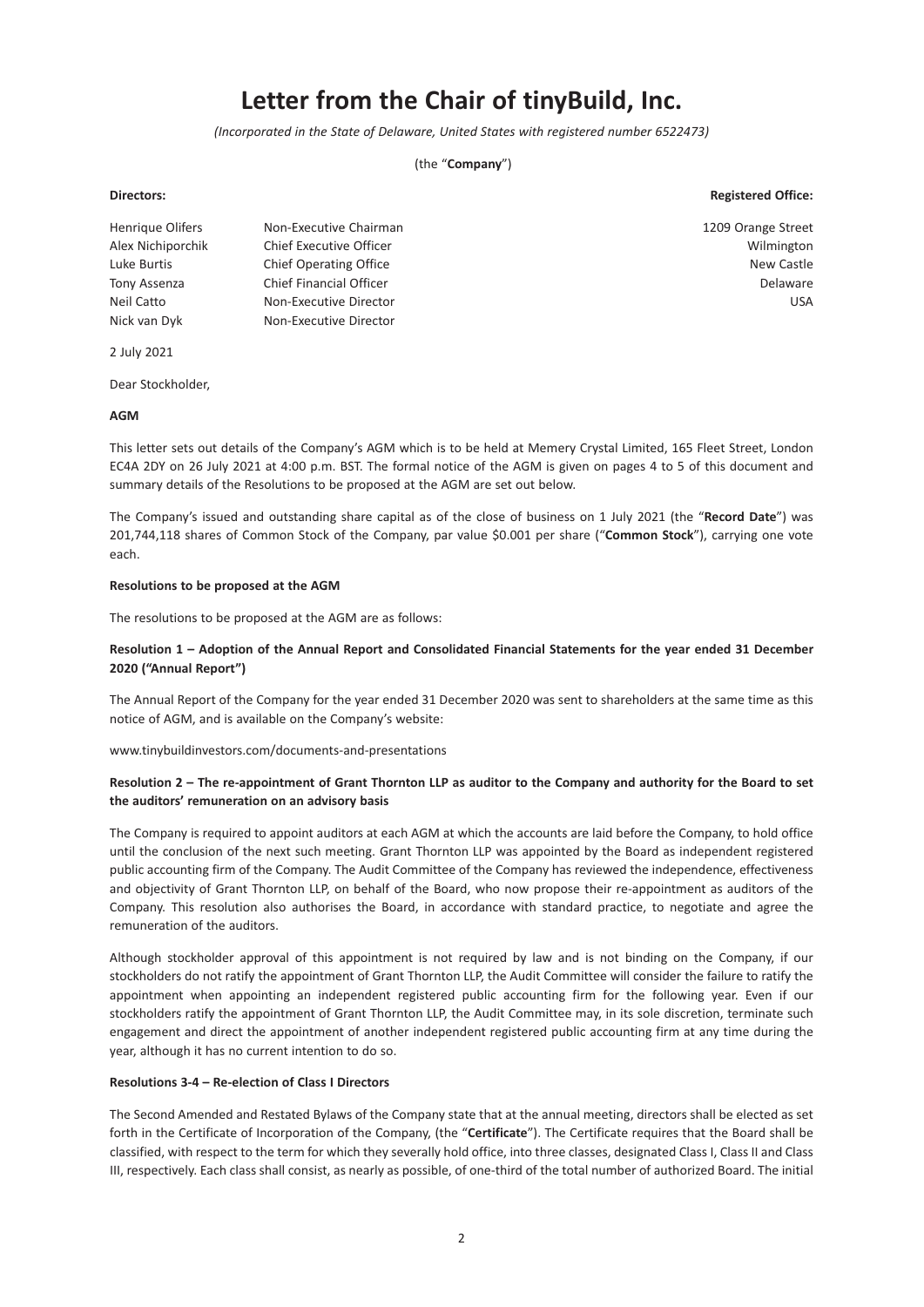Class I Directors shall serve for a term expiring at the AGM, the initial Class II Directors shall serve for a term expiring at the annual meeting of stockholders to be held in 2022, and the initial Class III Directors shall serve for a term expiring at the annual meeting of stockholders to be held in 2023. The Board recommend to the stockholders that these directors are elected.

The following directors are Class I Directors, who shall stand for re-election at the AGM:

- Antonio Assenza; and
- Neil Catto.

#### **Resolution 5 – Disapplication of pre-emption rights in the Certificate**

If the Board desires to allot unissued shares or other equity securities, the Certificate provides that unless otherwise determined in a meeting of stockholders by the affirmative vote of at least seventy-five percent (75%) of the shares present in person or represented by proxy at the meeting and entitled to vote on the matter, each stockholder shall have a preemptive right to subscribe for its pro rata share of shares.

This resolution asks stockholders to grant the Board authority to sell or issue New Securities (as such term is defined in the Certificate) in an amount not to exceed, on an as-converted to Common Stock basis, 66,575,558 Common Stock, which equals 33% of the Company's issued and outstanding Common Stock (excluding any treasury shares) as of 1 July 2021, without first offering the securities to existing shareholders; and subject to only: (a) 5% being used for the sale or issue of New Securities for cash on an unrestricted basis; and (b) 5% being used for the sale or issue of New Securities for cash for an acquisition or other capital investment.

The disapplication will expire at the conclusion of the next AGM or, if earlier, 31 December 2022.

The authority provides the Company with the flexibility to sell or issue capital stock of the Company or other securities without first offering such securities to existing stockholders; however, the authority will only be exercised if the Board considers it to be in the best interests of the Company at the time.

#### **Action to be taken**

tinyBuild, Inc. is not sending out a Form of Proxy this year with this Notice of Annual General Meeting. Stockholders are being encouraged to vote online by logging on to www.signalshares.com and following the instructions given.

Stockholders can appoint a proxy by logging on to www.signalshares.com and selecting the "Proxy Voting" link, lodging a proxy appointment by using the CREST Proxy Voting Service or requesting a hard copy proxy form by contacting our Registrars, Link Group, on 0371 664 0391 from the UK (Calls are charged at the standard geographic rate and will vary by provider) or +44 371 664 0391 from outside the UK (calls chargeable at the applicable international rate) and returning it to the address shown on the form.

If your holding of Common Stock is by way of dematerialised depository interests representing underlying Common Stock ("**Depository Interests**"), you can vote through the CREST system.

#### **Board recommendation**

The Board considers that the Resolutions are in the best interests of the Company and its stockholders as a whole and are most likely to promote the success of the Company. Accordingly, the Board unanimously recommends that stockholders vote in favour of Resolutions 1 to 5 to be proposed at the AGM.

Yours faithfully

Henrique Olifers

Chair of the Board of tinyBuild, Inc.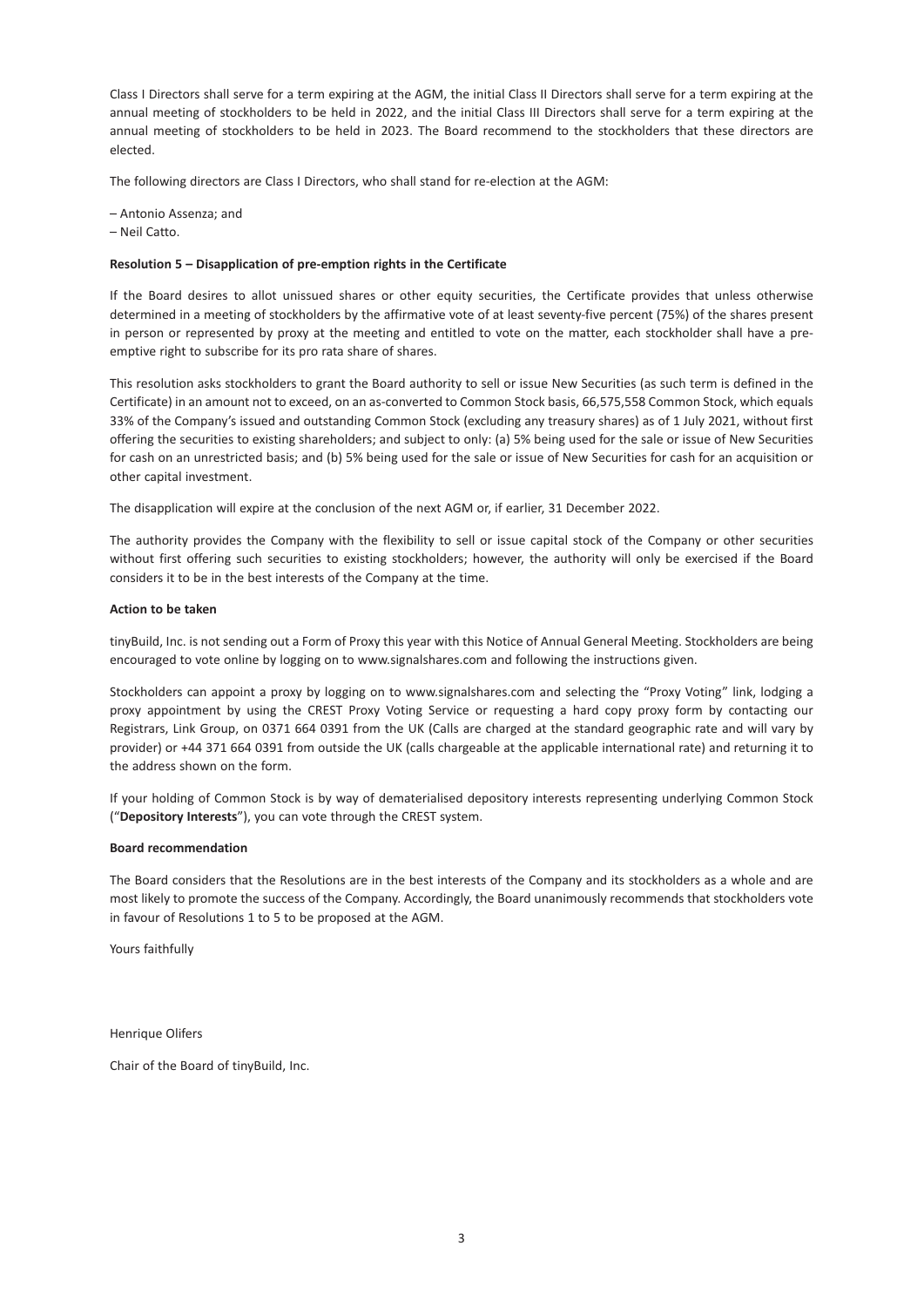### **tinyBuild, Inc.**

*(Incorporated in the State of Delaware, United States with registered number 6522473)*

(the "**Company**")

### **NOTICE OF ANNUAL GENERAL MEETING**

Notice is hereby given that the Annual General Meeting of the Company will be held at Memery Crystal Limited, 165 Fleet Street, London EC4A 2DY at 4 p.m. BST on 26 July 2021 for the purpose of considering and, if thought fit, passing the following resolutions.

- 1. **THAT** the Company's Annual Report and Consolidated Financial Statements for the year ended 31 December 2020 be received and adopted.
- 2. **THAT** Grant Thornton LLP are re-appointed as auditor of the Company to hold office until the end of the next general meeting at which accounts are laid before the members of the Company and that the Board is hereby authorised to set the auditors' remuneration.
- 3. **THAT** Antonio Assenza, being a Class I director in accordance with the Company's Third Amended and Restated Certificate of Incorporation (the "**Certificate**") be re-elected as a Director of the Company.
- 4. **THAT** Neil Catto, being a Class I director in accordance with the Certificate be re-elected as a Director of the Company.
- 5. **THAT**, the Board of Directors of the Company (the "**Board**") shall be authorised to issue or sell New Securities (as defined in the Certificate) as if Article IV, Section 3 of the Certificate did not apply, provided that:
	- a. this power shall be limited to the issuance or sale of New Securities (as such term is defined in the Certificate) in an amount not to exceed, on an as-converted to Common Stock basis, 66,575,558 Common Stock, which equals 33% of the Company's issued and outstanding Common Stock (excluding any treasury shares) as of 1 July 2021 ("**Issuance Cap**"); and
	- b. only up to:
		- i. 10,087,205 Common Stock (which equals 5% of the Company's issued and outstanding Common Stock (excluding any treasury shares) as of 1 July 2021) of the Issuance Cap being used to issue or sell New Securities for cash; and
		- ii. 10,087,205 Common Stock (which equals 5% of the Company's issued and outstanding Common Stock (excluding any treasury shares) as of 1 July 2021) of the Issuance Cap being used to issue or sell New Securities for cash only for the purposes of financing (or refinancing, if the authority is to be used within six months after the original transaction) a transaction which the Board of the Company determines to be an acquisition or other capital investment of a kind contemplated by the Statement of Principles on Disapplying Pre-Emption Rights most recently published by the Pre-Emption Group prior to the date of this notice, and
	- c. the authorisations set forth above in paragraphs (a) and (b) of this resolution related to the issuance of New Securities shall (unless previously renewed or revoked) expire on the date that is the earliest of either (such date, the "Expiration Date") (i) the end of the next AGM of the Company and (ii) 31 December 2022; provided, that the Company may before the Expiration Date make an offer or agreement which would or might require New Securities to be issued or sold after the Expiration Date and the Board may issue such New Securities pursuant to such an offer or agreement as if the authority conferred hereby had not expired.

The Company is a United States corporation incorporated in the State of Delaware with registered number 6522473. The shares of Common Stock have not been registered under the U.S. Securities Act of 1933, as amended, and constitute a "restricted security" as defined in Rule 144 under the US Securities Act of 1933. The date for determination of stockholders entitled to notice of, and to vote at, the meeting or any postponement or adjournment thereof is the close of business on 1 July 2021.

Stockholders of record as of the close of business on 1 July 2021 are permitted to attend the AGM. However, given the ongoing COVID-19 pandemic, we understand that stockholders may prefer to listen to the proceedings of the AGM online instead. All are encouraged to deliver a proxy to have their shares voted at the AGM and otherwise to act in accordance with instructions in the notes provided with this Notice to ensure the representation of their interests.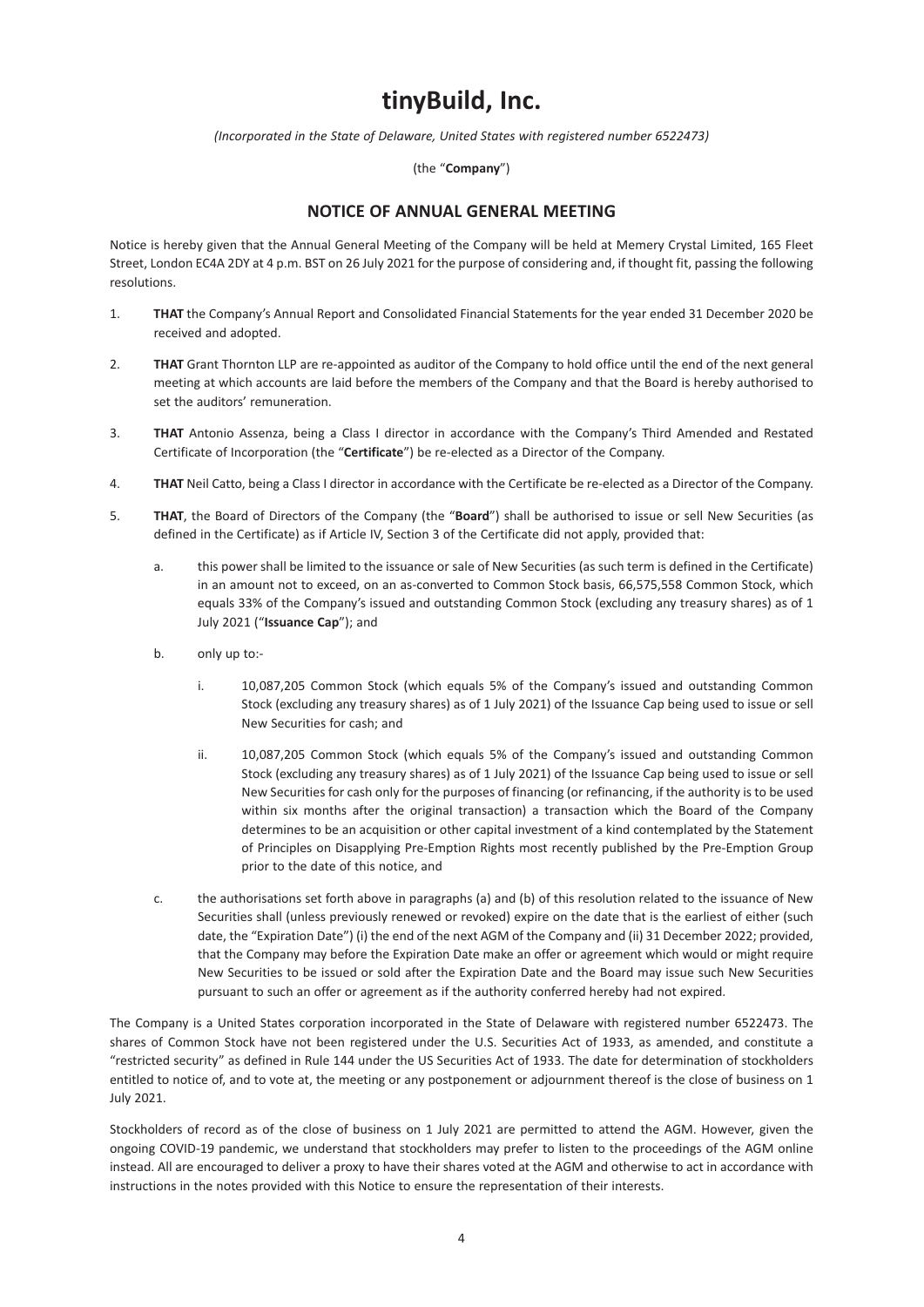**Company Secretary Company Secretary Company Secretary Company Secretary Company Secretary Company Secretary Company Secretary Company Secretary Company Secretary Company Secretary Company Secretary Company Secretary Compa** 

#### **Notice of AGM Notes:**

The continuing COVID-19 pandemic has led to the imposition of severe restrictions on public gatherings which may or may not have been lifted by the date of the AGM.

The AGM venue is likely to be closed on the date of the AGM. The Company therefore wishes to notify its stockholders that physical attendance in person at the AGM will, in all likelihood, not be possible, in which case the meeting will take place with the minimum necessary quorum of stockholders, which will be facilitated by the Company in line with the UK Government's social distancing guidelines as at that time.

Pending further developments, the Board:

- encourages stockholders to submit their votes via proxy as early as possible via www.signalshares.com, and stockholders should appoint the Chair of the meeting as their proxy. If a stockholder appoints someone else as their proxy, that proxy may not be able to attend the AGM in person or cast the stockholder's vote;
- proposes that voting at the meeting will be conducted by means of a poll on all resolutions, with each stockholder having one vote for each share held, thereby allowing all those proxy votes submitted and received prior to the meeting to be counted;
- encourages you to submit any question that you would like to be answered by sending it, together with your name as shown on the Company's register of stockholders and the number of shares held, to the following email address: investorrelations@tinybuild.com so that it is received by no later than 12.00 p.m. BST on 23 July 2021. Please insert "AGM – Stockholder Questions" in the subject header box of your email. The Company will endeavour to respond to all questions either on the Company's website or individually.

In order to reduce the risk of infection, there will be no presentations from the Board, the AGM will end immediately following the formal business of the meeting and there will be no refreshments. The Company is taking these precautionary measures to comply with the enhanced restrictions on travel and public gatherings imposed by the UK Government and to safeguard its stockholders' and employees' health and to make the meeting as safe and as efficient as possible. The Company will take such further steps as are required with the health and wellbeing of its stockholders and employees in mind.

The following notes explain your general rights as a stockholder and your right to attend and vote at the AGM or to appoint someone else to vote on your behalf.

- 1. To be entitled to vote at the AGM (and for the purpose of the determination by the Company of the number of votes they may cast), stockholders must be stockholders of record at close of trading on 1 July 2021, the record date for the AGM.
- 2. At least 10 days prior to the AGM, a complete list of stockholders entitled to vote at the AGM shall be made available for examination by contacting investorrelations@tinybuild.com address.
- 3. Stockholders are entitled to appoint another person as a proxy to exercise all or part of their rights to attend and to speak and vote on their behalf at the AGM. A stockholder may appoint more than one person to act as his or her proxy in relation to the AGM. A proxy need not be a stockholder of the Company.
- 4. In the case of joint holders, where more than one of the joint holders purports to appoint a proxy, only the appointment submitted by both holders will be accepted.
- 5. A vote withheld or an abstention is not a vote in law, which means that the vote will not be counted in the calculation of votes for or against the resolution. If no voting indication is given, your proxy will vote or abstain from voting at his or her discretion. Your proxy will vote (or abstain from voting) as he or she thinks fit in relation to any other matter which is appropriately put before the AGM.

Antonio Assenza 1209 Orange Street New Castle 2 July 2021 Delaware USA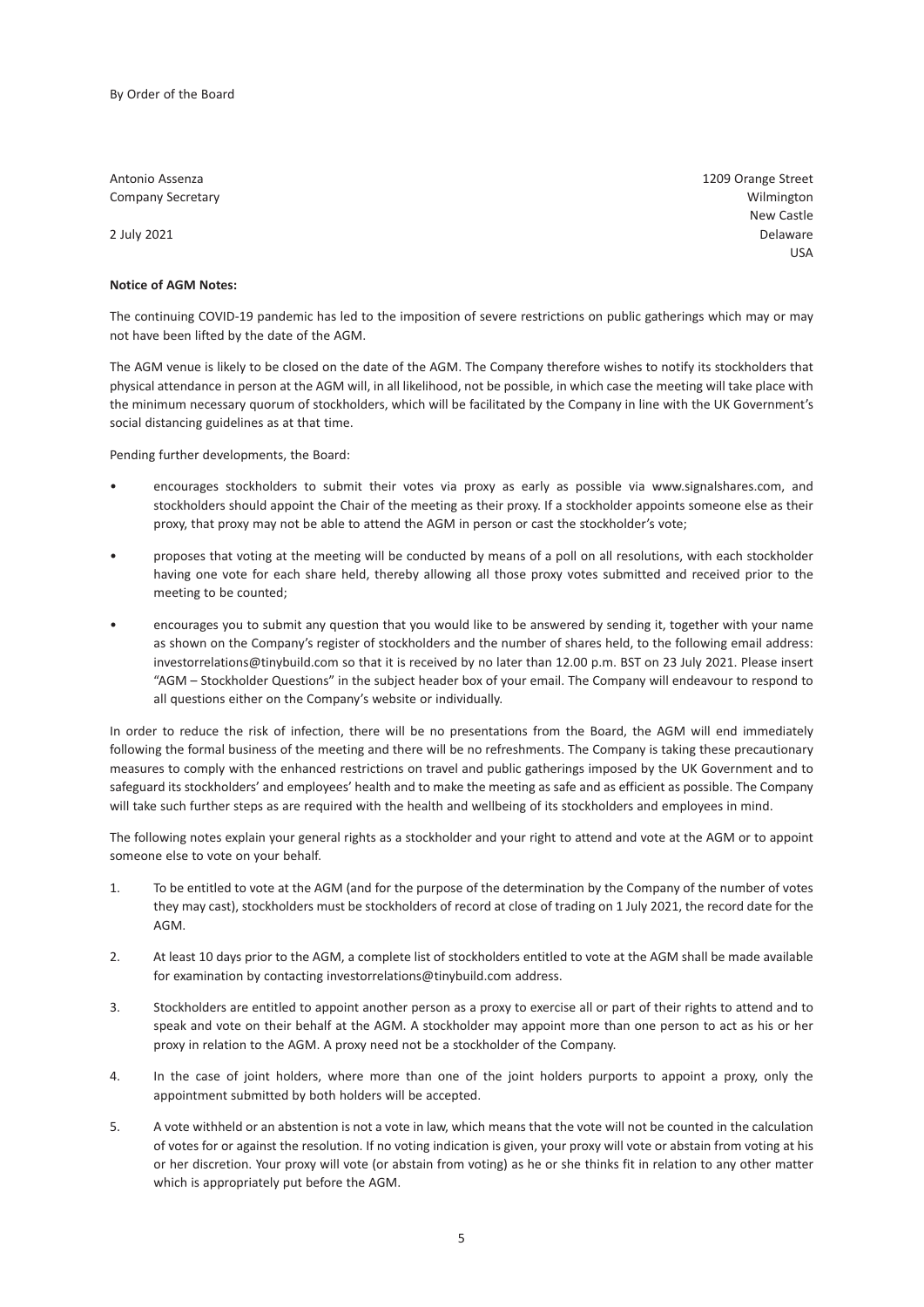- 6. The vote required to approve each resolution is set forth below:
	- Resolution 1: The majority of the voting power of the shares of Common Stock present in person or represented by proxy at the AGM.
	- Resolution 2: The majority of the voting power of the shares of Common Stock present in person or represented by proxy at the AGM.
	- Resolutions 3 and 4: Directors shall be elected by a majority of the votes of the shares of Common Stock present in person or represented by proxy at the AGM.
	- Resolution 5: affirmative vote of at least seventy-five percent (75%) of the shares present in person or represented by proxy at the AGM and entitled to vote on the matter.
- 7. You can vote either:
	- by logging on to www.signalshares.com and following the instructions; or
	- by requesting a hard copy form of proxy directly from the registrars, Link Group (previously called Capita), on Tel: 0371 664 0391. Calls are charged at the standard geographic rate and will vary by provider. Calls outside the United Kingdom will be charged at the applicable international rate. Lines are open between 9.00 a.m. – 5.30 p.m. BST, Monday to Friday excluding public holidays in England and Wales; or
	- in the case of CREST members, by utilising the CREST electronic proxy appointment service in accordance with the procedures set out in note 10 below.

In order for a proxy appointment to be valid a form of proxy must be completed. In each case the form of proxy must be received by Link Group at 10th Floor, Central Square, 29 Wellington Street, Leeds, LS1 4DL by 4 p.m. BST on 24 July 2021.

- 8. If you return more than one proxy appointment, either by paper or electronic communication, the appointment received last by the Registrar before the latest time for the receipt of proxies will take precedence. You are advised to read the terms and conditions of use carefully. Electronic communication facilities are open to all stockholders and those who use them will not be disadvantaged.
- 9. The return of a completed form of proxy, electronic filing or any CREST Proxy Instruction (as described in note 11 below) will not prevent a stockholder from attending the AGM and voting in person if he/she wishes to do so.
- 10. CREST members who wish to appoint a proxy or proxies through the CREST electronic proxy appointment service may do so for the Meeting (and any adjournment of the AGM) by using the procedures described in the CREST Manual (available from www.euroclear.com/site/public/EUI). CREST Personal Members or other CREST sponsored members, and those CREST members who have appointed a service provider(s), should refer to their CREST sponsor or voting service provider(s), who will be able to take the appropriate action on their behalf.
- 11. In order for a proxy appointment or instruction made by means of CREST to be valid, the appropriate CREST message (a "**CREST Proxy Instruction**") must be properly authenticated in accordance with Euroclear UK & Ireland Limited's specifications and must contain the information required for such instructions, as described in the CREST Manual. The message must be transmitted so as to be received by the issuer's agent (ID RA10) by 12.00 p.m. BST on xx July 2021. For this purpose, the time of receipt will be taken to mean the time (as determined by the timestamp applied to the message by the CREST application host) from which the issuer's agent is able to retrieve the message by enquiry to CREST in the manner prescribed by CREST. After this time, any change of instructions to proxies appointed through CREST should be communicated to the appointee through other means.
- 12. CREST members and, where applicable, their CREST sponsors or voting service providers should note that Euroclear UK & Ireland Limited does not make available special procedures in CREST for any particular message. Normal system timings and limitations will, therefore, apply in relation to the input of CREST Proxy Instructions. It is the responsibility of the CREST member concerned to take (or, if the CREST member is a CREST personal member, or sponsored member, or has appointed a voting service provider(s), to procure that his CREST sponsor or voting service provider(s) take(s)) such action as shall be necessary to ensure that a message is transmitted by means of the CREST system by any particular time. In this connection, CREST members and, where applicable, their CREST sponsors or voting system providers are referred, in particular, to those sections of the CREST Manual concerning practical limitations of the CREST system and timings. The Company may treat as invalid a CREST Proxy Instruction in the circumstances set out in Regulation 35(5)(a) of the Uncertificated Securities Regulations 2001.